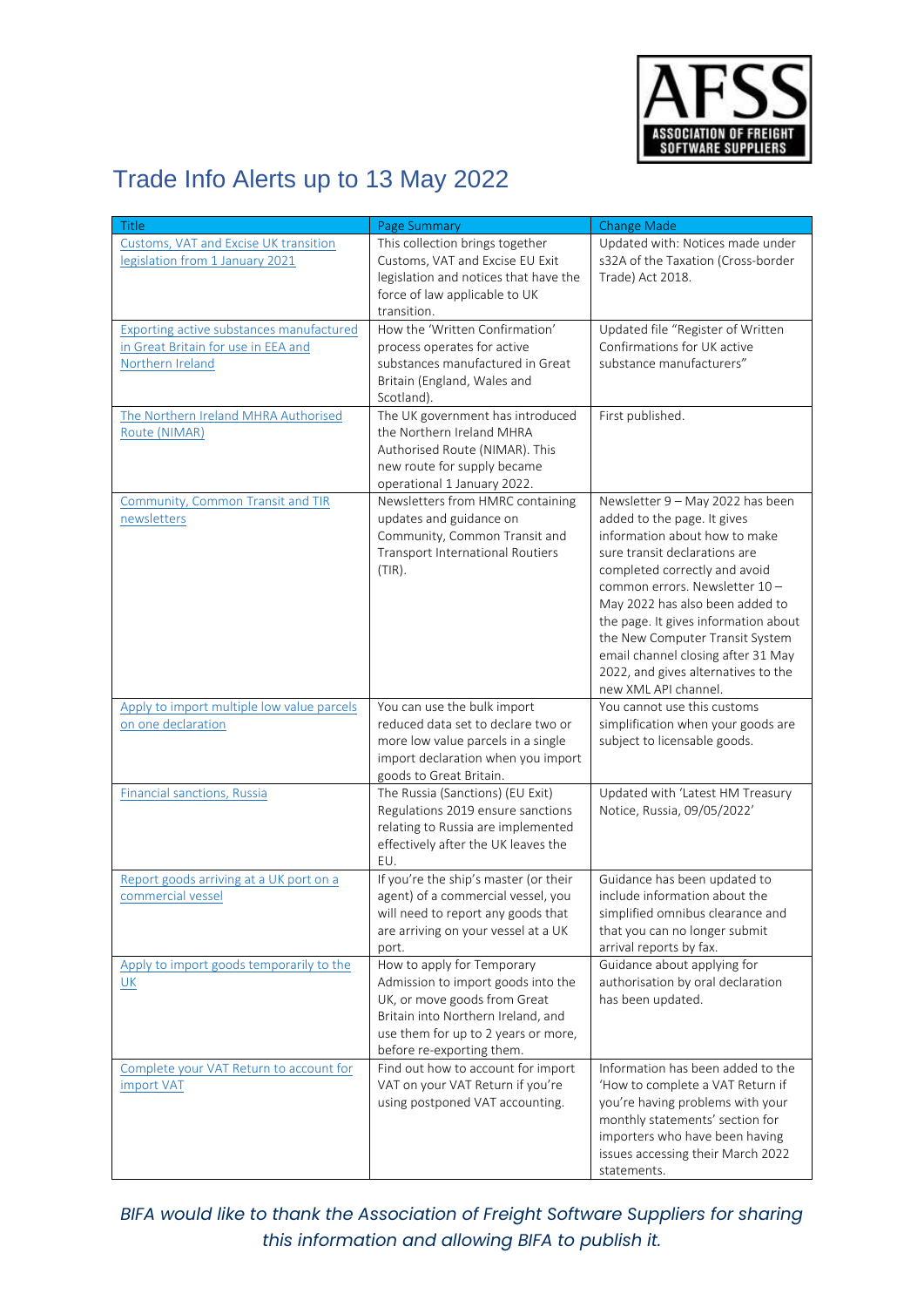

| <b>Title</b>                                    | Page Summary                                                           | <b>Change Made</b>                                                  |
|-------------------------------------------------|------------------------------------------------------------------------|---------------------------------------------------------------------|
| Reference document for authorised use:          | List of eligible goods and their                                       | Updated with version 2.4                                            |
| eligible goods and authorised uses              | authorised uses.                                                       |                                                                     |
| Reference Documents for The Customs             | Find out about the tariff                                              | Updated for April 2022                                              |
| <b>Tariff (Suspension of Import Duty Rates)</b> | suspensions that apply from the end                                    |                                                                     |
| (EU Exit) Regulations 2020                      | of the transition period.                                              |                                                                     |
| Reference Document for The Customs              | Find the UK's most favoured nation                                     | Updated for April 2022                                              |
| Tariff (Establishment) (EU Exit) Regulations    | tariff rates as referenced in The                                      |                                                                     |
| 2020                                            | Customs Tariff (Establishment) (EU<br>Exit) Regulations 2020.          |                                                                     |
| Reference Documents for The Customs             | Check the documents that detail                                        | Tariff quotas updated for April 2022                                |
| (Tariff Quotas) (EU Exit) Regulations 2020      | product specific tariff-rate quotas,                                   |                                                                     |
|                                                 | including the individual product                                       |                                                                     |
|                                                 | volumes and rates, and also list of                                    |                                                                     |
|                                                 | eligible goods and their authorised                                    |                                                                     |
|                                                 | uses.                                                                  |                                                                     |
| Customs, VAT and Excise UK transition           | This collection brings together                                        | Updated with: Notices made under                                    |
| legislation from 1 January 2021                 | Customs, VAT and Excise EU Exit                                        | s32A of the Taxation (Cross-border                                  |
|                                                 | legislation and notices that have the                                  | Trade) Act 2018.                                                    |
|                                                 | force of law applicable to UK                                          |                                                                     |
| Reference documents for The Customs             | transition.<br>Find the documents for details of                       | Updated for April 2022                                              |
| (Reliefs from a Liability to Import Duty and    | the conditions in which a 'good'                                       |                                                                     |
| Miscellaneous Amendments) (EU Exit)             | may be eligible for a relief from the                                  |                                                                     |
| Regulations 2020                                | standard tariff rate.                                                  |                                                                     |
| What you can do if things are seized            | This notice explains what to do if                                     | The contact details for the                                         |
| (Notice 12A)                                    | you have something seized by                                           | Solicitor's Office and Legal Services                               |
|                                                 | HMRC or Border Force.                                                  | have been updated.                                                  |
| Check simplified procedure value rates for      | Use simplified procedure value                                         | The value rates for fresh fruit and                                 |
| fresh fruit and vegetables                      | rates for fresh fruit and vegetable                                    | vegetables for the effective period                                 |
|                                                 | goods that you import.                                                 | 29 April 2022 to 12 May 2022 have                                   |
|                                                 |                                                                        | been added.                                                         |
| Making an entry summary declaration             | If you are moving goods into Great                                     | Guidance has been updated to                                        |
|                                                 | Britain, into Northern Ireland from                                    | explain that you do not need to                                     |
|                                                 | Great Britain, or into Northern<br>Ireland from outside the EU, you'll | make an entry summary declaration<br>for goods imported from the EU |
|                                                 | need to make an entry summary                                          | and other territories from which a                                  |
|                                                 | declaration.                                                           | declaration was not required before                                 |
|                                                 |                                                                        | 1 January 2021.                                                     |
| Check if you need to make an entry              | Find out if you need to make an                                        | Guidance has been updated to                                        |
| summary declaration                             | entry summary declaration if you                                       | explain that you do not need to                                     |
|                                                 | are moving goods into Great Britain                                    | make an entry summary declaration                                   |
|                                                 | or Northern Ireland directly or from                                   | for goods imported from the EU                                      |
|                                                 | Great Britain to Northern Ireland.                                     | and other territories from which a                                  |
|                                                 |                                                                        | declaration was not required before                                 |
| Navigate the CDS Declaration Instructions       | Find out how to complete an import                                     | 1 January 2021.<br>We have updated multiple links and               |
| for Imports                                     | customs declaration on the Customs                                     | page titles. Technical content has                                  |
|                                                 | <b>Declaration Service</b>                                             | not been changed.                                                   |
| <b>Transporting goods between Great Britain</b> | Guidance for haulage companies                                         | Added information about upcoming                                    |
| and the EU by RoRo freight: guidance for        | and commercial drivers moving                                          | changes to some parts of the                                        |
| hauliers                                        | accompanied (self-drive) RoRo                                          | guidance to reflect the written                                     |
|                                                 | freight and unaccompanied RoRo                                         | ministerial statement 28 April.                                     |
|                                                 | freight between Great Britain                                          |                                                                     |
|                                                 | (England, Scotland and Wales) and                                      |                                                                     |
|                                                 | the European Union.                                                    |                                                                     |
| Importing and exporting organic food            | Rules for trading organic food.                                        | Updated the guidance under the<br>'Importing organic food from the  |
|                                                 |                                                                        | EU, Norway, Iceland, Liechtenstein                                  |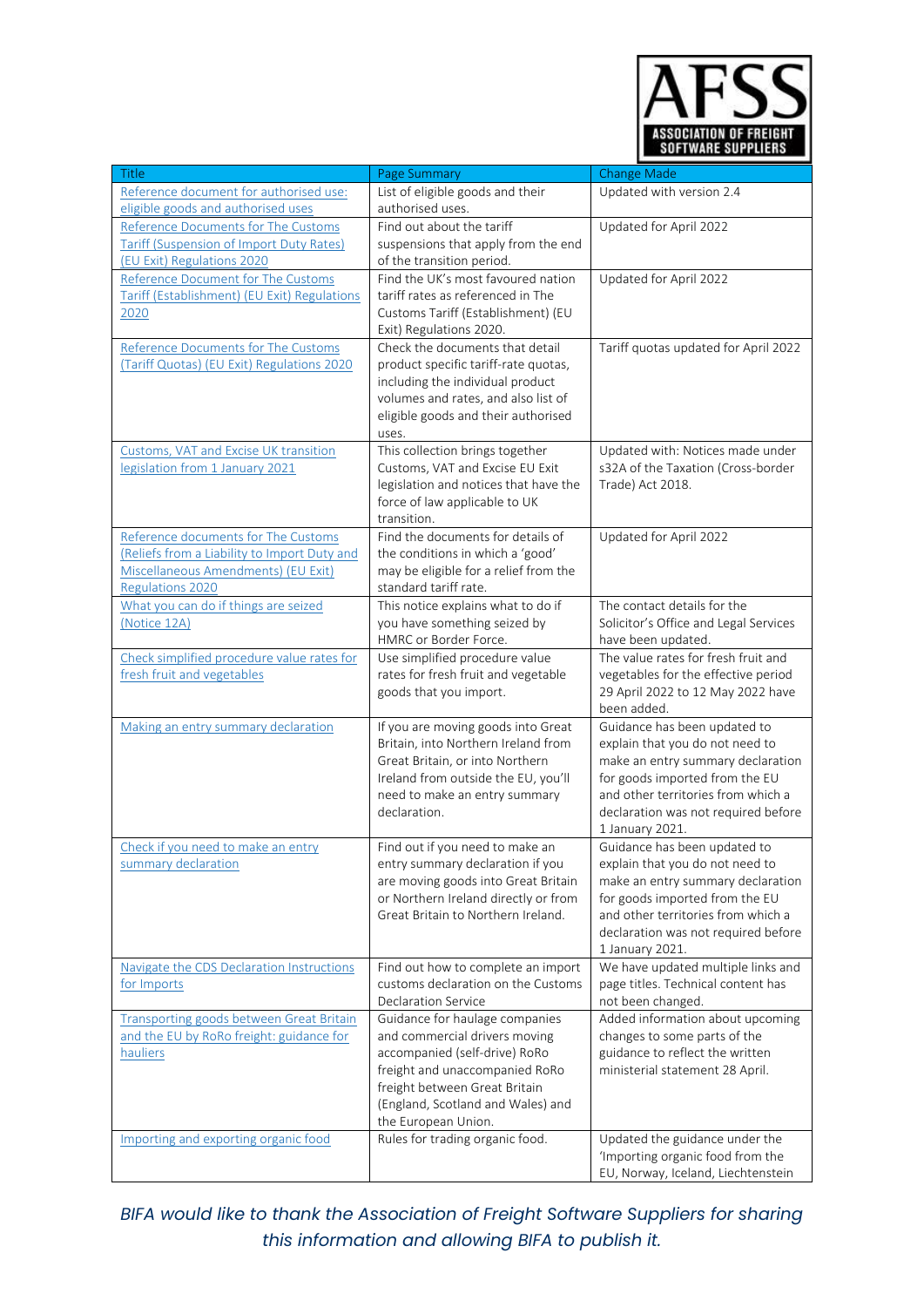

| <b>Title</b>                                  | Page Summary                                                             | <b>Change Made</b>                                                    |
|-----------------------------------------------|--------------------------------------------------------------------------|-----------------------------------------------------------------------|
|                                               |                                                                          | and Switzerland to Great Britain'                                     |
|                                               |                                                                          | heading.                                                              |
| Customs simplified procedures                 | Find out about the customs                                               | This table should be read in                                          |
| <b>Aggregation Rules for CDS</b>              | simplified procedure aggregation                                         | conjunction with Appendix 21 of the                                   |
|                                               | rules for the Customs Declaration                                        | CDS Declaration Instructions for                                      |
|                                               | Service (CDS).                                                           | Imports. Declaration unique                                           |
|                                               |                                                                          | consignment references (DUCRs)                                        |
|                                               |                                                                          | held in records should comply with                                    |
|                                               |                                                                          | the recommended format given in                                       |
|                                               |                                                                          | the CDS Declaration and Customs                                       |
| HMRC yearly average and spot rates            |                                                                          | Clearance Request Instructions.<br>The yearly averages and spot rates |
|                                               | Find the yearly average and spot<br>foreign exchange rates issued by     | for March 2022 have been added.                                       |
|                                               | HMRC in CSV format.                                                      | The versions for March 2017 and                                       |
|                                               |                                                                          | December 2017 have been                                               |
|                                               |                                                                          | removed.                                                              |
| Delivery terms for Data Element 4/1 of the    | Find codes for the delivery terms for                                    | References for Incoterms have been                                    |
| <b>Customs Declaration Service</b>            | each mode of transport to be used                                        | updated to reflect that the codes                                     |
|                                               | in Data Element 4/1 (Appendix 7).                                        | are now based in INCOTERMS 2020                                       |
|                                               |                                                                          | rather than INCOTERMS 2010.                                           |
| Customs simplified procedures                 | Find out about the customs                                               | References to legacy page titles                                      |
| <b>Aggregation Rules for CDS</b>              | simplified procedure aggregation                                         | have been amended, and the data                                       |
|                                               | rules for the Customs Declaration                                        | table has been reduced from a five                                    |
|                                               | Service (CDS).                                                           | column format to four columns in                                      |
|                                               |                                                                          | order to improve accessibility. No                                    |
|                                               |                                                                          | technical content has been                                            |
|                                               |                                                                          | changed.                                                              |
| Apply to import multiple low value parcels    | You can use the bulk import                                              | You cannot use this customs                                           |
| on one declaration                            | reduced data set to declare two or                                       | simplification when your goods are                                    |
|                                               | more low value parcels in a single<br>import declaration when you import | subject to licensable goods.                                          |
|                                               | goods to Great Britain.                                                  |                                                                       |
| Making an import declaration in your          | Find out how to declare imported                                         | The 'Controlled and restricted                                        |
| records                                       | goods to customs by entering them                                        | goods' section has been removed                                       |
|                                               | in your own records.                                                     |                                                                       |
| Receive goods into and remove goods           | Find out the UK's requirements for                                       | Paragraphs 2.1, 5.2.1, 7.2.1, 12.1,                                   |
| from an excise warehouse (Excise Notice       | the holding and movement of excise                                       | 12.3 and 13.4 have been updated to                                    |
| 197)                                          | goods in duty suspension within the                                      | let you know that you can now                                         |
|                                               | UK and the EU.                                                           | submit an electronic version of the                                   |
|                                               |                                                                          | Administrative Document (eAD) or a                                    |
|                                               |                                                                          | commercial document, showing the                                      |
|                                               |                                                                          | administrative reference code (ARC)                                   |
|                                               |                                                                          | when these documents are                                              |
| Motor and heating fuels used to generate      | Find out about relief from Excise                                        | accompanying consignments.                                            |
| electricity - relief from Excise Duty (Excise | Duty for users of fuel used to                                           | This notice has been updated to<br>reflect the changes to the use of  |
| Notice 175)                                   | generate electricity ('Electricity                                       | rebated fuels in the Hydrocarbon                                      |
|                                               | Relief').                                                                | Oil Duties Act 1979 and the change                                    |
|                                               |                                                                          | to the definition of fuel qualifying                                  |
|                                               |                                                                          | for relief under the Hydrocarbon Oil                                  |
|                                               |                                                                          | Duties (Reliefs for Electricity                                       |
|                                               |                                                                          | Generation) Regulations 2005. We                                      |
|                                               |                                                                          | have updated sections 2.3 and 2.11.                                   |
| Clearing goods entering, leaving or           | Get your goods cleared by the                                            | The section 'After you've submitted'                                  |
| transiting the UK                             | National Clearance Hub when                                              | has been updated with time limits                                     |
|                                               | moving goods into, out of, or                                            | for air freight imports, road freight                                 |
|                                               | through the UK.                                                          | imports, marine freight imports and                                   |
|                                               |                                                                          | exports.                                                              |